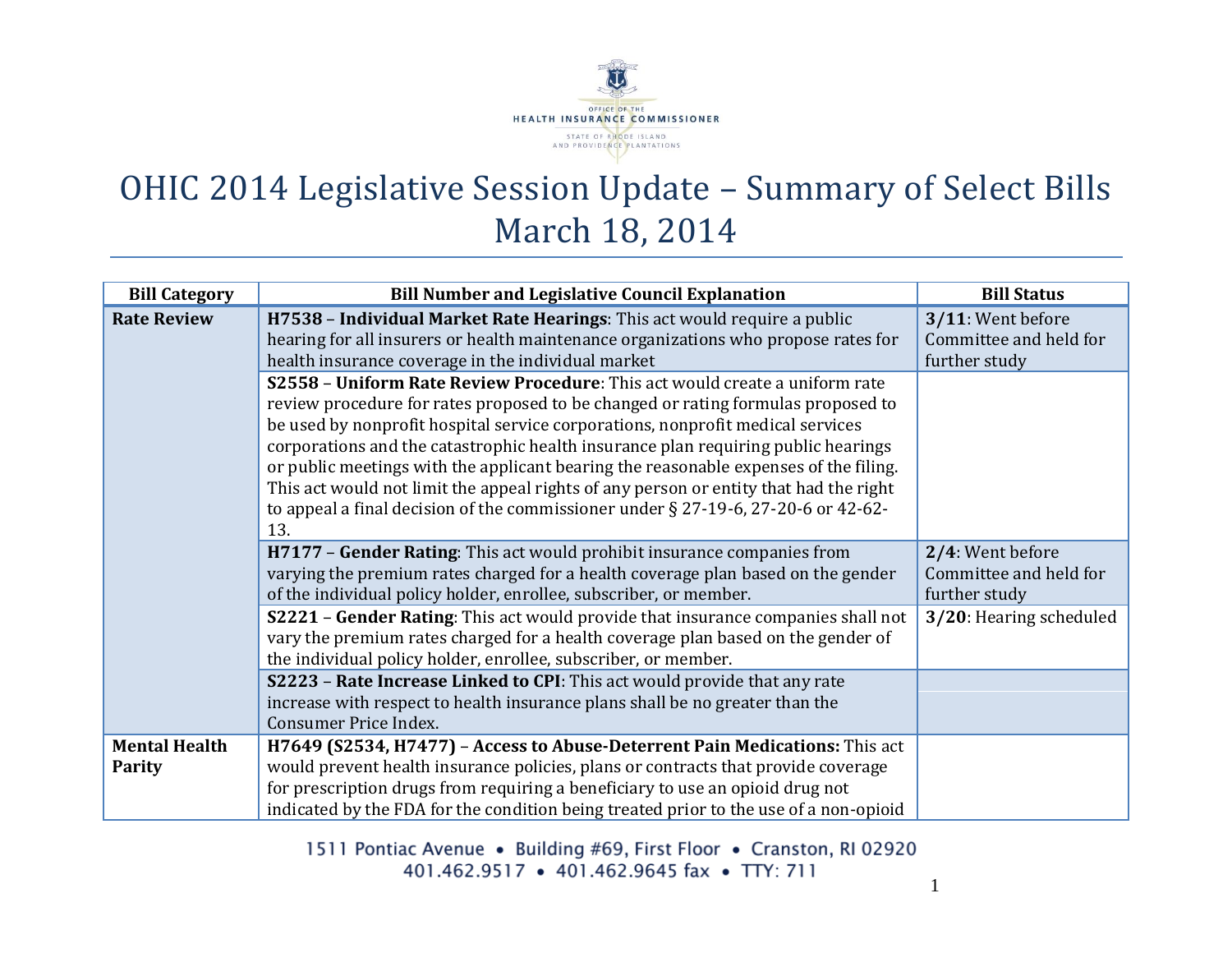

| <b>Bill Category</b> | <b>Bill Number and Legislative Council Explanation</b>                                                                                                        | <b>Bill Status</b>     |
|----------------------|---------------------------------------------------------------------------------------------------------------------------------------------------------------|------------------------|
|                      | drug that is approved by the FDA for the condition being treated, or to use a non-                                                                            |                        |
|                      | abuse-deterrent formulation prior to using an abuse-deterrent formulation.                                                                                    |                        |
|                      | H7933 - Coverage to Treat Opioid Addictions: This act would require mandatory                                                                                 |                        |
|                      | health insurance coverage for certain listed drugs which treat opioid substance                                                                               |                        |
|                      | abuse and addictions. This act would also require hospitals to amend their                                                                                    |                        |
|                      | discharge plans and discharge processes to address patients with opioid and other                                                                             |                        |
|                      | substance abuse addictions. The act would require at least one follow-up contact by                                                                           |                        |
|                      | the hospital with the patient after discharge, and the scheduling of at least one                                                                             |                        |
|                      | follow-up appointment with an appropriate facility for the patient. The health                                                                                |                        |
|                      | insurance commissioner would annually review the adequacy of both the health<br>insurers' insurance coverage and the discharge plans and transition processes |                        |
|                      | developed by the hospitals.                                                                                                                                   |                        |
|                      | S2769 - RI Behavioral Health Care Reform Act of 2014: This act would establish                                                                                |                        |
|                      | the "Rhode Island Behavioral Health Care Reform Act of 2014." Its purpose is to                                                                               |                        |
|                      | ensure appropriate use of healthcare resources to manage behavioral healthcare                                                                                |                        |
|                      | services and to promote the delivery of such services to people who need them, and                                                                            |                        |
|                      | includes routine screening of children for behavioral health matters. The act would                                                                           |                        |
|                      | direct various parties, including physicians, the director of the department of                                                                               |                        |
|                      | health, and the health insurance commissioner to undertake various actions to                                                                                 |                        |
|                      | achieve these goals. It would also provide for increased insurance coverage for                                                                               |                        |
|                      | health-related behavioral services.                                                                                                                           |                        |
|                      | S2701 - Insurance Coverage for Mental Illness and Substance Abuse: This act                                                                                   |                        |
|                      | would specify the nature and extent of the health benefits for addictive and                                                                                  |                        |
|                      | behavioral healthcare and surgical services that health insurers must offer in their                                                                          |                        |
|                      | health insurance policies relating to a diagnosis of mental health or substance abuse                                                                         |                        |
|                      | disorders in order to make these benefits equivalent to those benefits offered for                                                                            |                        |
|                      | general medical benefits.                                                                                                                                     |                        |
| <b>Benefit</b>       | H7643 (S2531) - Pharmacy Networks: This act would regulate the business                                                                                       | 3/11: S2531 Went       |
| <b>Mandates and</b>  | relationship between providers of pharmacy services and group health insurers,                                                                                | before Committee and   |
| <b>Utilization</b>   | nonprofit hospital service corporations, nonprofit medical service corporations and                                                                           | held for further study |

1511 Pontiac Avenue • Building #69, First Floor • Cranston, RI 02920<br>401.462.9517 • 401.462.9645 fax • TTY: 711